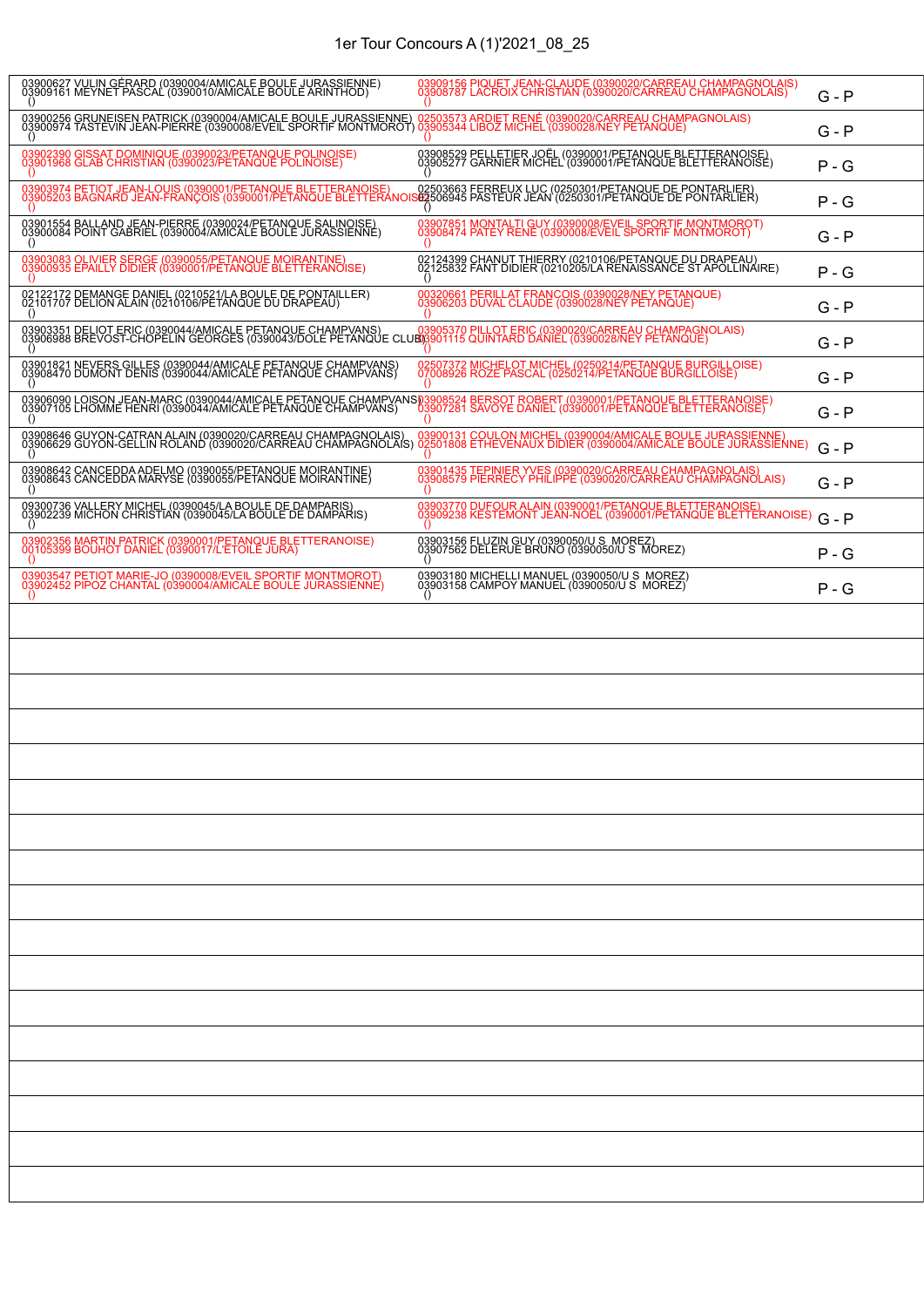| 03903351 DELIOT ERIC (0390044/AMICALE PETANQUE CHAMPVANS)<br>03906988 BREVOST-CHOPELIN GEORGES (0390043/DOLE PETANQUE CLUE <mark>D ffice</mark><br>$\Omega$                                                                  |                                                                                                                                                       |         |  |  |
|------------------------------------------------------------------------------------------------------------------------------------------------------------------------------------------------------------------------------|-------------------------------------------------------------------------------------------------------------------------------------------------------|---------|--|--|
| 03908642 CANCEDDA ADELMO (0390055/PETANQUE MOIRANTINE)<br>03908643 CANCEDDA MARYSE (0390055/PETANQUE MOIRANTINE)<br>$\left( \right)$                                                                                         | 03901821 NEVERS GILLES (0390044/AMICALE PETANQUE CHAMPVANS)<br>03908470 DUMONT DENIS (0390044/AMICALE PETANQUE CHAMPVANS)<br>$\Omega$                 | $P - G$ |  |  |
| 03908646 GUYON-CATRAN ALAIN (0390020/CARREAU CHAMPAGNOLAIS) 03903156 FLUZIN GUY (0390050/U S. MOREZ)<br>03906629 GUYON-GELLIN ROLAND (0390020/CARREAU CHAMPAGNOLAIS) 03907562 DELERUE BRUNO (0390050/U S. MOREZ)<br>$\Omega$ | $\left( \right)$                                                                                                                                      | $P - G$ |  |  |
| 02124399 CHANUT THIERRY (0210106/PETANQUE DU DRAPEAU)<br>02125832 FANT DIDIER (0210205/LA RENAISSANCE ST APOLLINAIRE)<br>$\left( \right)$                                                                                    | 09300736 VALLERY MICHEL (0390045/LA BOULE DE DAMPARIS)<br>03902239 MICHON CHRISTIAN (0390045/LA BOULE DE DAMPARIS)<br>$\Omega$                        | $G - P$ |  |  |
| 02503663 FERREUX LUC (0250301/PETANQUE DE PONTARLIER)<br>02506945 PASTEUR JEAN (0250301/PETANQUE DE PONTARLIER)<br>$\left( \right)$                                                                                          | 03900627 VULIN GÉRARD (0390004/AMICALE BOULE JURASSIENNE)<br>03909161 MEYNET PASCAL (0390010/AMICALE BOULE ARINTHOD)<br>$\Omega$                      | $G - P$ |  |  |
| 02122172 DEMANGE DANIEL (0210521/LA BOULE DE PONTAILLER)<br>02101707 DELION ALAIN (0210106/PETANQUE DU DRAPEAU)<br>$\Omega$                                                                                                  | 03901554 BALLAND JEAN-PIERRE (0390024/PETANQUE SALINOISE)<br>03900084 POINT GABRIEL (0390004/AMICALE BOULE JURASSIENNE)<br>$\Omega$                   | P-G     |  |  |
| 03908529 PELLETIER JOËL (0390001/PETANQUE BLETTERANOISE)<br>03905277 GARNIER MICHEL (0390001/PETANQUE BLETTERANOISE)<br>$\Omega$                                                                                             | 03906090 LOISON JEAN-MARC (0390044/AMICALE PETANQUE CHAMPVANS)<br>03907105 LHOMME HENRI (0390044/AMICALE PETANQUE CHAMPVANS)<br>$\Omega$              | $P - G$ |  |  |
| 03903180 MICHELLI MANUEL (0390050/U S MOREZ)<br>03903158 CAMPOY MANUEL (0390050/U S MOREZ)<br>$\Omega$                                                                                                                       | 03900256 GRUNEISEN PATRICK (0390004/AMICALE BOULE JURASSIENNE)<br>03900974 TASTEVIN JEAN-PIERRE (0390008/EVEIL SPORTIF MONTMOROT)<br>$\left( \right)$ | $P - G$ |  |  |
|                                                                                                                                                                                                                              |                                                                                                                                                       |         |  |  |
|                                                                                                                                                                                                                              |                                                                                                                                                       |         |  |  |
|                                                                                                                                                                                                                              |                                                                                                                                                       |         |  |  |
|                                                                                                                                                                                                                              |                                                                                                                                                       |         |  |  |
|                                                                                                                                                                                                                              |                                                                                                                                                       |         |  |  |
|                                                                                                                                                                                                                              |                                                                                                                                                       |         |  |  |
|                                                                                                                                                                                                                              |                                                                                                                                                       |         |  |  |
|                                                                                                                                                                                                                              |                                                                                                                                                       |         |  |  |
|                                                                                                                                                                                                                              |                                                                                                                                                       |         |  |  |
|                                                                                                                                                                                                                              |                                                                                                                                                       |         |  |  |
|                                                                                                                                                                                                                              |                                                                                                                                                       |         |  |  |
|                                                                                                                                                                                                                              |                                                                                                                                                       |         |  |  |
|                                                                                                                                                                                                                              |                                                                                                                                                       |         |  |  |
|                                                                                                                                                                                                                              |                                                                                                                                                       |         |  |  |
|                                                                                                                                                                                                                              |                                                                                                                                                       |         |  |  |
|                                                                                                                                                                                                                              |                                                                                                                                                       |         |  |  |
|                                                                                                                                                                                                                              |                                                                                                                                                       |         |  |  |
|                                                                                                                                                                                                                              |                                                                                                                                                       |         |  |  |
|                                                                                                                                                                                                                              |                                                                                                                                                       |         |  |  |
|                                                                                                                                                                                                                              |                                                                                                                                                       |         |  |  |
|                                                                                                                                                                                                                              |                                                                                                                                                       |         |  |  |
|                                                                                                                                                                                                                              |                                                                                                                                                       |         |  |  |
|                                                                                                                                                                                                                              |                                                                                                                                                       |         |  |  |
|                                                                                                                                                                                                                              |                                                                                                                                                       |         |  |  |
|                                                                                                                                                                                                                              |                                                                                                                                                       |         |  |  |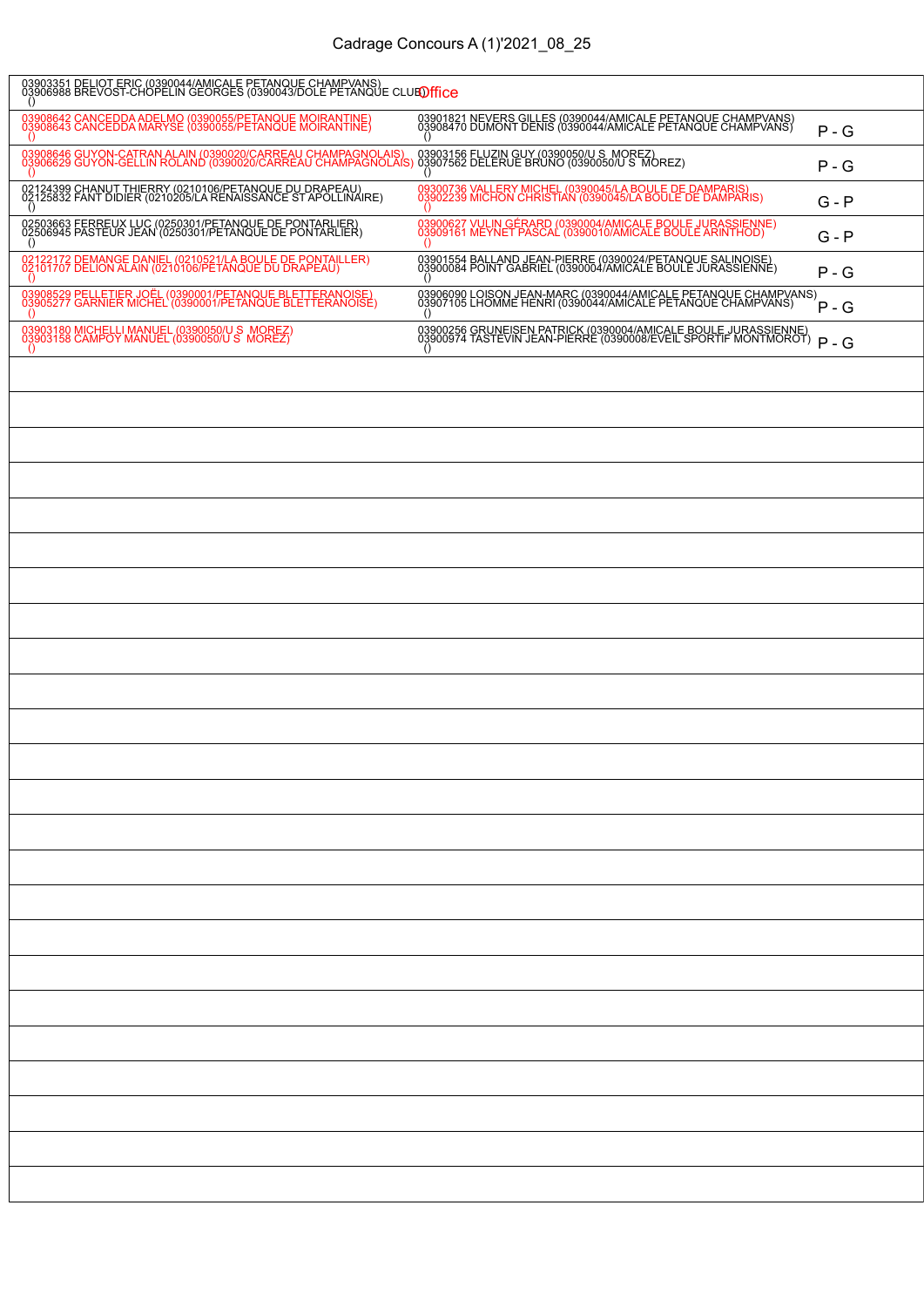# 1/4 de Finale

|        | 03906090 LOISON JEAN-MARC (0390044/AMICALE PETANQUE CHAMPVANS03903156 FLUZIN GUY (0390050/U S MOREZ)<br>03907562 DELERUE BRUNO (0390050/U S MOREZ)<br>03907105 LHOMME HENRI (0390044/AMICALE PETANQUE CHAMPVANS)<br>$\left( \right)$                                                      | $13 - 12$ |  |  |
|--------|-------------------------------------------------------------------------------------------------------------------------------------------------------------------------------------------------------------------------------------------------------------------------------------------|-----------|--|--|
|        | 03900256 GRUNEISEN PATRICK (0390004/AMICALE BOULE JURASSIENNE)<br>03901821 NEVERS GILLES (0390044/AMICALE PETANQUE CHAMPVANS)<br>03900974 TASTEVIN JEAN-PIERRE (0390008/EVEIL SPORTIF MONTMOROT) 13 - 9<br>03908470 DUMONT DENIS (0390044/AMICALE PETANQUE CHAMPVANS)<br>$\left( \right)$ |           |  |  |
|        | 02124399 CHANUT THIERRY (0210106/PETANQUE DU DRAPEAU)<br>02503663 FERREUX LUC (0250301/PETANQUE DE PONTARLIER)<br>02506945 PASTEUR JEAN (0250301/PETANQUE DE PONTARLIER)<br>02125832 FANT DIDIER (0210205/LA RENAISSANCE ST APOLLINAIRE)<br>$\left( \right)$                              | $13 - 5$  |  |  |
|        | 03903351 DELIOT ERIC (0390044/AMICALE PETANQUE CHAMPVANS)<br>03901554 BALLAND JEAN-PIERRE (0390024/PETANQUE SALINOISE)<br>03906988 BREVOST-CHOPELIN GEORGES (0390043/DOLE PETANQUE CLUB)3900084 POINT GABRIEL (0390004/AMICALE BOULE JURASSIENNE)                                         | $13 - 4$  |  |  |
|        | 1/2 Finale                                                                                                                                                                                                                                                                                |           |  |  |
|        | 02503663 FERREUX LUC (0250301/PETANQUE DE PONTARLIER)<br>03906090 LOISON JEAN-MARC (0390044/AMICALE PETANQUE CHAMPVANS)<br>02506945 PASTEUR JEAN (0250301/PETANQUE DE PONTARLIER)<br>03907105 LHOMME HENRI (0390044/AMICALE PETANQUE CHAMPVANS)<br>$\left( \right)$<br>$\left( \right)$   | $0 - 0$   |  |  |
|        | 03903351 DELIOT ERIC (0390044/AMICALE PETANQUE CHAMPVANS)<br>03901821 NEVERS GILLES (0390044/AMICALE PETANQUE CHAMPVANS)<br>03906988 BREVOST-CHOPELIN GEORGES (0390043/DOLE PETANQUE CLUB03908470 DUMONT DENIS (0390044/AMICALE PETANQUE CHAMPVANS)<br>$\left( \right)$                   | $0 - 0$   |  |  |
| Finale |                                                                                                                                                                                                                                                                                           |           |  |  |
|        |                                                                                                                                                                                                                                                                                           | $0 - 0$   |  |  |

()

()